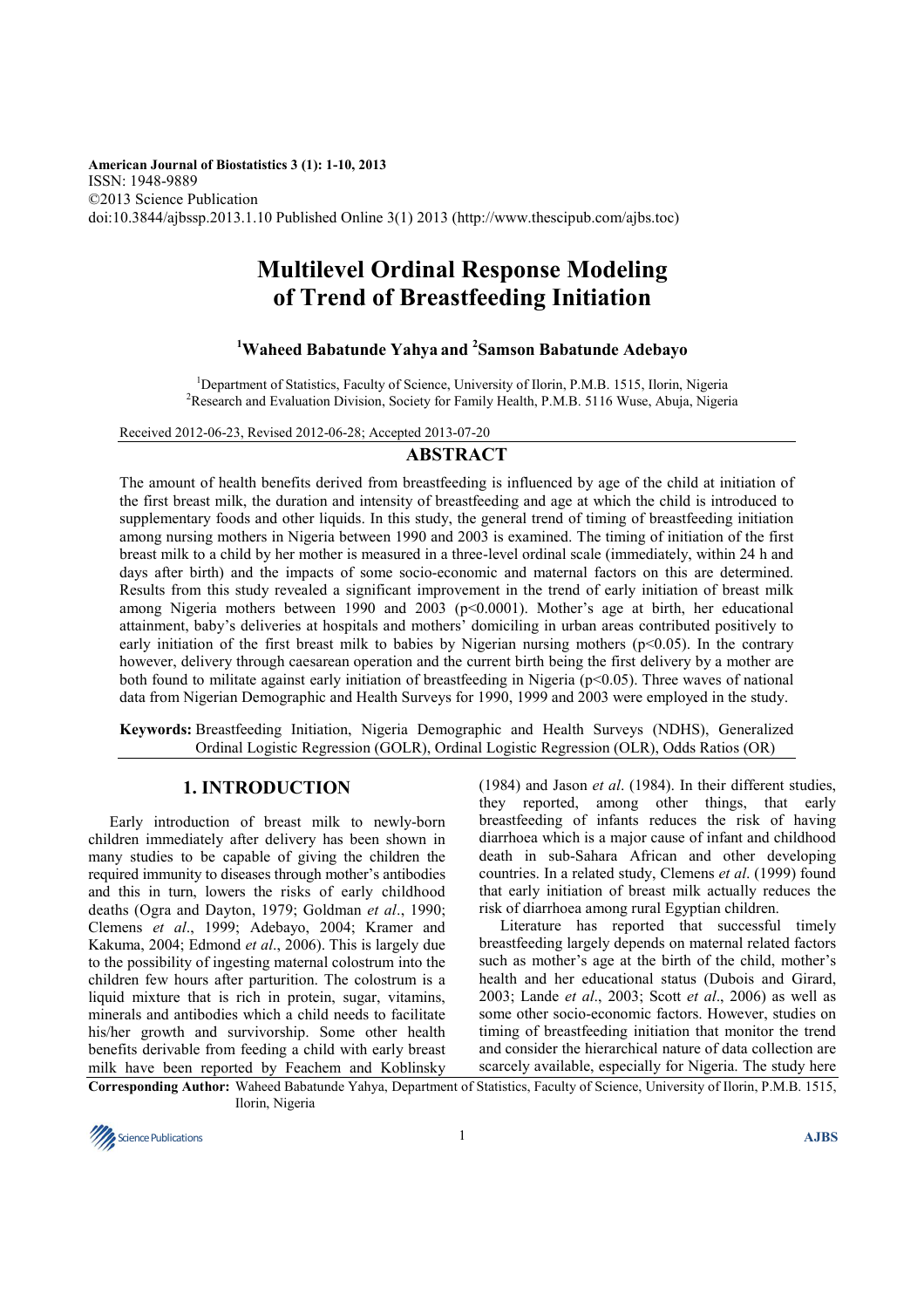therefore is intended to explore the general trend of timing of initiation of the first breast milk to children in Nigeria over time and identifying those socio-demographic and maternal factors that are determinants of timing of breastfeeding initiation among Nigeria mothers. The impacts of some of the identified maternal related factors on timing of breastfeeding initiation shall also be examined.

The data employed for this study are from the three waves of the Nigeria Demographic and Health Surveys (NDHS) for 1990, 1999 and 2003 which are national population based surveys conducted through a multistage sampling technique. The surveys included women of reproductive ages 15-49 years and men age 15-59 years. For detailed description of survey methodology, NPC (2000; 2004). Child recode data of the surveys were used for all analyses.

The principal objective of the Nigeria demographic and health surveys is to provide current and reliable data on fertility and family planning behaviour, child mortality, children's nutritional status, the utilization of maternal and child health services as well as knowledge and attitudes towards HIV/AIDS.

Apart from fertility and mortality variables, information about the timing of initiation of breastfeeding by women of reproductive age is also available in the data. Traditional statistical techniques assume that individual observations (responses) are independent from one another. However, due to the hierarchical nature through which these data were collected, it is sometimes appropriate to assume that responses from individuals that are within the same clusters might be correlated and those in different clusters are uncorrelated. Therefore, breastfeeding attitudes of respondents (nursing mothers) that belong to the same cluster are assumed to be correlated, but uncorrelated between different clusters. Hence, a multilevel Generalized Ordinal Logistic Regression (GOLR) approach that would account for 'within cluster' correlation is used to monitor the trend of early breastfeeding behaviour of nursing mothers and explore the possible relationships between timing of breastfeeding initiation and its determinants within the hierarchical nature of the data. Findings from this study will provide information that will assist policy makers in assessing impact of previous interventions on improving timing of breastfeeding initiation and attitude about child breastfeeding among child-bearing women of reproductive age in Nigeria. These will further assist health administrators, policy makers and government in designing appropriate interventions that can assist on improving the breastfeeding attitude of nursing mothers in Nigeria.

# **1.1. Data Descriptions**

The NDHS data for 1990, 1999 and 2003 contained socio-demographic and maternal related responses from 7,902, 3,552 and 5,138 mothers of reproductive ages respectively. Thus, a total of 16,592 mothers are involved in the three NDHS data sets combined. Out of this figure complete information is only available for 12,774 respondents and as a result, the remaining 3,818 respondents with incomplete information as required in this study were excluded from the study. Therefore, the analysis and results reported here are based on 12,774 respondents. The mean age of mothers in the study is 26.27 years with a standard deviation of 6.86. The minimum and maximum ages of mothers involved in this study are 11 and 49 years respectively.

Similar to Adebayo (2004), a question on when child was put to breast after birth was used to determine the child's age at breastfeeding initiation. The age at which a child was given the first breast milk plays a vital role in determining his/her health status as well as that of his/her mother. Early initiation of breastfeeding could help mother's uterus to retract, which can reduce postpartum blood loss which is a major complication after birth that might result into maternal mortality, Adebayo (2004). Thus, the child's age at which he/she was given the first breast milk determines the timing of his/her breastfeeding initiation. In this study, timing of breastfeeding initiation was measured in the following three-level categorical ordinal scale: 1 if 'Immediate' (i.e., if timing of initial breastfeeding is less than 1 hour after birth), 2 if 'delayed' (i.e., if timing of initial breastfeeding is 1 hour or more but less than 24 h after birth), 3 if 'late' (i.e., if timing of initial breastfeeding is 24 h or more after birth).

Apart from timing of breastfeeding initiation which is the response variable here, information on the following independent variables was also available in the data and they were therefore included in data analysis. These are mother's age at birth (mab) and mother's level of educational attainment which is categorised into 'no education' 'primary', 'secondary' and 'higher' educational status with no education being the reference category. Others are child's sex, locality (urban or rural) where mother domiciled at the birth of the child, method of delivery (caesarean or normal), place of delivery (homes or hospitals) (Homes include mothers' homes and other traditional delivery homes while hospitals include government and private hospitals, health centres, health posts, clinics, as well as other public or private health services centres) and type of child born (single or multiple) with male, rural, normal, home and single being the respective reference categories.

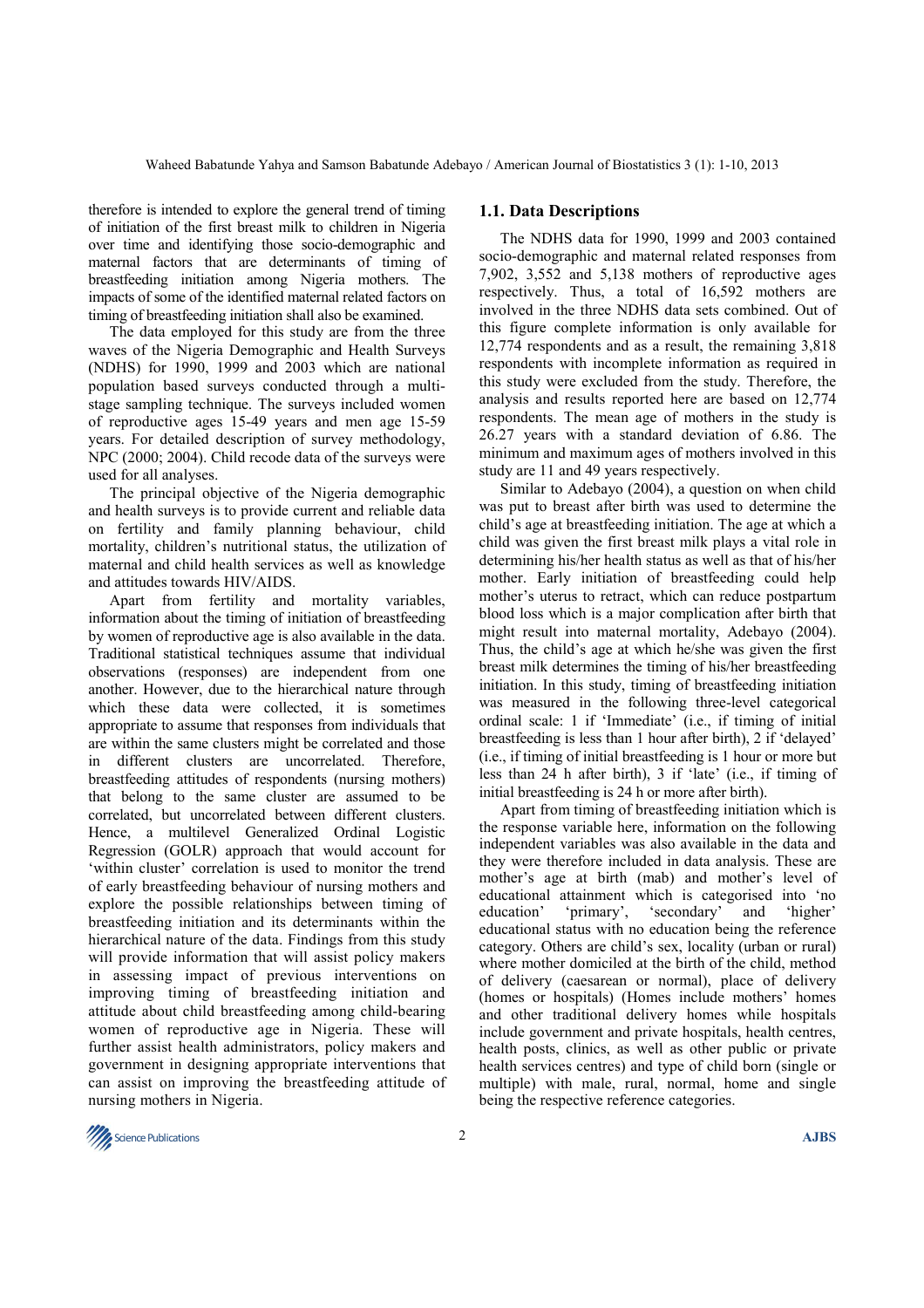|                        |                     | $\alpha$ or castic cump immation periods for $12$ , $\beta$ + survey cu samples<br>Timing of breastfeeding initiation |               |               |                 |
|------------------------|---------------------|-----------------------------------------------------------------------------------------------------------------------|---------------|---------------|-----------------|
| Determinants (Factors) | Factors' levels     | Immediate $(1)$                                                                                                       | Delayed $(2)$ | Late $(3)$    | Total           |
|                        |                     | 4,347 (34.03)                                                                                                         | 3,738 (29.26) | 4,689 (36.71) | $12,774(100\%)$ |
| Child's Sex            | Male                | 2,164 (33.68)                                                                                                         | 1,858 (28.92) | 2,403 (37.40) | 6,425(50.30)    |
|                        | Female              | 2,183 (34.38)                                                                                                         | 1,880(29.61)  | 2,286 (36.01) | 6,349 (49.70)   |
| Mother's educational   | No Education        | 2,278 (33.25)                                                                                                         | 1,575(22.99)  | 2,998 (43.76) | 6,851(53.63)    |
| status                 | Primary             | 1,104 (34.79)                                                                                                         | 1,110(34.98)  | 959 (30.23)   | 3,173 (24.84)   |
|                        | Secondary           | 807 (33.71)                                                                                                           | 927 (38.72)   | 660 (27.57)   | 2,394 (18.74)   |
|                        | Higher              | 158 (55.38)                                                                                                           | 126(35.39)    | 72(20.22)     | 356(2.78)       |
| Locality               | Rural               | 2,892 (33.97)                                                                                                         | 2,261 (26.56) | 3,361 (39.48) | 8,514 (66.65)   |
|                        | Urban               | 1,455(34.15)                                                                                                          | 1,477(34.67)  | 1,328(31.17)  | 4,260 (33.35)   |
| Place of delivery      | Homes               | 2,702 (33.43)                                                                                                         | 1,952(24.15)  | 3,428 (42.42) | 8,082 (63.27)   |
|                        | Hospitals           | 1,645(35.06)                                                                                                          | 1,786 (38.06) | 1,261(26.88)  | 4,692 (36.73)   |
| Method of delivery     | Normal              | 4,237 (34.03)                                                                                                         | 3,648(29.30)  | 4,565(36.67)  | 12,450 (97.46)  |
|                        | Caesarean           | 110(33.95)                                                                                                            | 90 (27.78)    | 124(38.27)    | 324(2.54)       |
| Child type             | Single              | 4,208 (33.99)                                                                                                         | 3,611(29.17)  | 4,560 (36.84) | 12,379 (98.91)  |
|                        | Twin/Multiple       | 139 (349)                                                                                                             | 127(32.15)    | 129(32.66)    | 395(3.09)       |
| Mother's age at birth  | $15-19$ years       | 654 (31.46)                                                                                                           | 520 (25.01)   | 905 (43.53)   | 2,079 (16.27)   |
| (mab)                  | $20-24$ years       | 1,150(34.13)                                                                                                          | 989 (29.36)   | 1,230(36.51)  | 3,369 (26.37)   |
|                        | $25-29$ years       | 1,186 (35.99)                                                                                                         | 968 (29.38)   | 1,141(34.63)  | 3,295 (25.79)   |
|                        | $30-34$ years       | 707 (34.06)                                                                                                           | 646 (31.12)   | 723 (34.83)   | 2,076 (16.25)   |
|                        | $35-39$ years       | 454 (35.72)                                                                                                           | 403 (31.71)   | 414 (32.57)   | 1,271(9.95)     |
|                        | $\geq$ 40 years     | 142 (30.28)                                                                                                           | 161(34.33)    | 166(35.39)    | 469(3.67)       |
| Birth order            | Others              | 1,644(34.73)                                                                                                          | 1,387(29.30)  | 1,703(35.97)  | 4,734 (37.06)   |
|                        | $1st$ born          | 726 (29.83)                                                                                                           | 721 (29.62)   | 987 (40.55)   | 2,434 (19.05)   |
|                        | $2nd$ to $4th$ born | 1,977(357)                                                                                                            | 1,630(29.08)  | 1,999 (35.66) | 5,606 (43.89)   |

|  |                                                              |  |  |  | Table 1. Frequency (percentage in parenthesis) distribution of determinants of breastfeeding initiation across the three levels of |  |  |  |
|--|--------------------------------------------------------------|--|--|--|------------------------------------------------------------------------------------------------------------------------------------|--|--|--|
|  | breastfeeding initiation periods for 12,774 surveyed samples |  |  |  |                                                                                                                                    |  |  |  |

We also included birth order that indicates whether the current child is the first or is in the second or higher order of births to a mother (first being the reference category). The distributions of various sociodemographic and biological features of 12,774 mothers involved in this study as well as those of their children are presented in the last column of **Table 1**.

To be able to monitor trend of early breastfeeding behaviour of nursing mothers, two dummy variables were created for years of study (1990-2003) with 1990 being the reference category. This provides opportunity to compare levels of breastfeeding initiation in 1999 with 1990 and 2003 with 1990.

 The last predictor variable considered is parity which indicates the total number of live births already had by a mother including the current child. As employed in many studies (Dubois and Girard, 2003; Lande *et al*., 2003; Scott *et al*., 2006), we categorized mother's age at birth of the child into six using class interval of five. This yielded the following classes of mother's age (in years) as used in this study: 15-19, 20-24, 25-29, 30-34, 35-39 and  $\geq 40$ .

## **2. MATERIALS AND METHODS**

As earlier reported, the outcome variable of interest (timing of initiation of breastfeeding) is measured on three ordinal levels of immediate, delayed and late initiation of breastfeeding. Therefore, for any  $i<sup>th</sup>$  subject in the sample, the response variable  $Y_i$ ,  $i = 1, \ldots, n$ , is defined by Equation 1:

 $Y_i = \begin{cases} 2 : \text{ if time if breaking initiation is "delayed"} \end{cases}$ 1: if time if breasfeeding initiation is "immediate" 3: if time if breasfeeding initiation is "late" (1)

Considering the form of the response variable  $Y_i$  in (1) as well as the hierarchical nature of the data, a proportional odds model which is a classical form of Ordinal Logistic Regression (OLR) model was fitted. Here, all predictor variables are allowed to enter the model non-linearly. More generally, for any ordered categorical response variable  $Y_i$  and vector  $X$  of categorical and/or metrical covariates, the OLR model is of the form Equation 2:

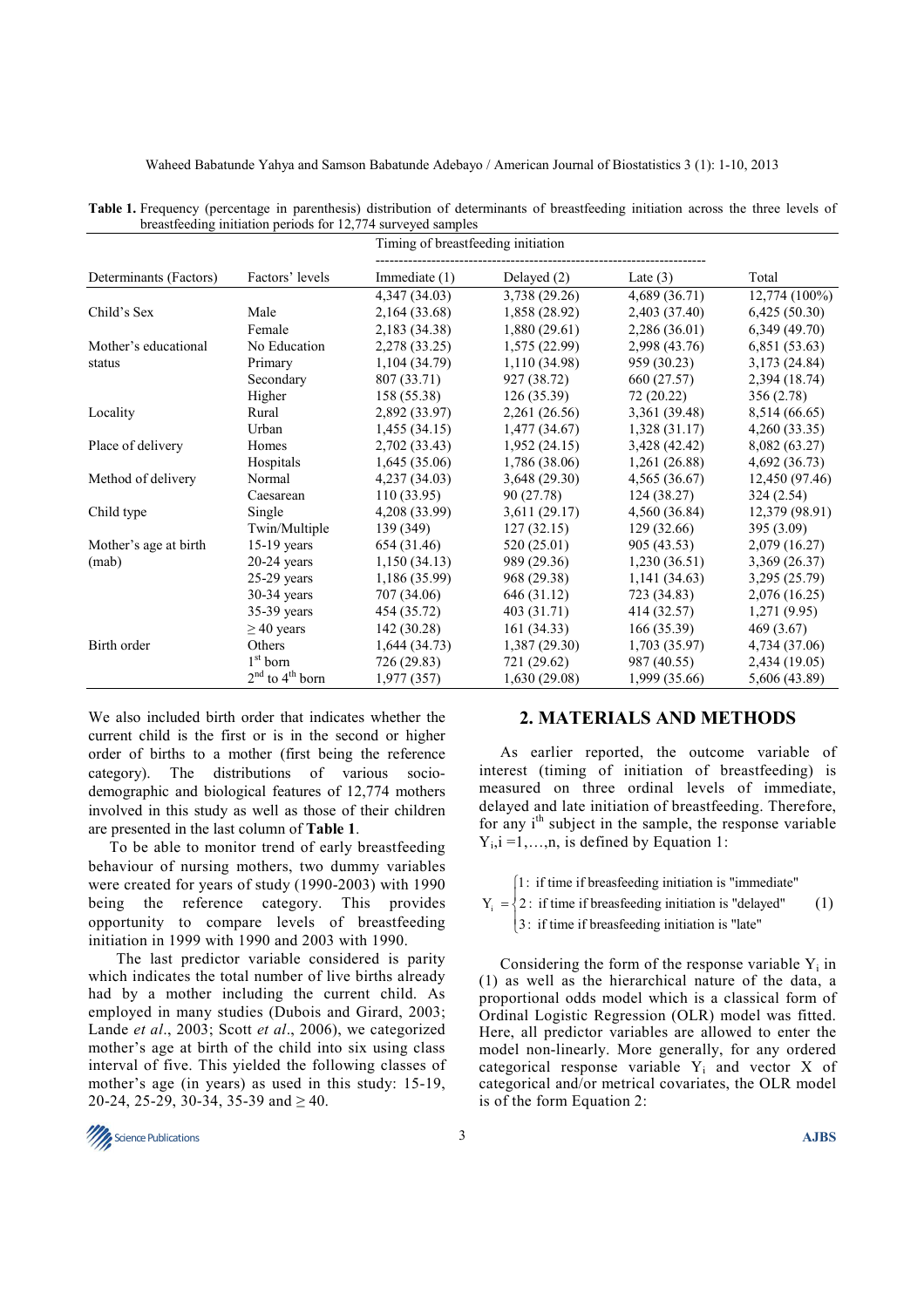Waheed Babatunde Yahya and Samson Babatunde Adebayo / American Journal of Biostatistics 3 (1): 1-10, 2013

**Table 2.** Results of Generalized Ordinal Logistic Regression (GOLR) model of timing of breastfeeding initiation for model 1 (ordinal level 1 versus ordinal levels 2 and 3) (Ordinal level is 1 if timing of initial breastfeeding is less than 1 hour after birth (immediate), ordinal level is 2 if timing of initial breastfeeding is 1 h or more but less than 24 h (delayed) and ordinal level is 3 if timing of initial breastfeeding is 24 h or more after birth (late)) showing the odds ratio, standard error, p-value, 95% confidence intervals and the percentage change in odds ratio for unit change in the level of each of the risk factors. \*\*Negative % change in Odds Ratios (OR) indicates a reduced risk of late breastfeeding initiation due to the effect of the respective factor

|                                               |                 | Odds Ratio |             |           | 95% C.I.         | % change |
|-----------------------------------------------|-----------------|------------|-------------|-----------|------------------|----------|
| Risk factors                                  |                 | (OR)       | s.e. $(OR)$ | p-value   | of OR            | in OR**  |
| Child's Sex                                   |                 | 0.9639     | 0.0352      | 0.314     | (0.8973, 1.0354) | $-3.6$   |
| Mother's educational                          | Primary         | 0.9570     | 0.0620      | 0.498     | (0.8428, 1.0867) | $-4.3$   |
| status                                        | Secondary       | 1.0161     | 0.0789      | 0.837     | (0.8727, 1.1830) | 1.6      |
|                                               | Higher          | 0.6535     | 0.0986      | $0.005*$  | (0.4862, 0.8784) | $-34.7$  |
| Locality                                      |                 | 1.0165     | 0.08175     | 0.839     | (0.8683, 1.1901) | 1.7      |
| Place of delivery                             |                 | 0.9442     | 0.0587      | 0.356     | (0.8359, 1.0665) | $-5.6$   |
| Method of delivery                            |                 | 1.1828     | 0.1539      | 0.197     | (0.9165, 1.5263) | 18.3     |
| Place of delivery $\times$ Method of delivery |                 | 1.0638     | 0.3521      | 0.852     | (0.5561, 2.0350) | 6.4      |
| Child type                                    |                 | 1.0264     | 0.1453      | 0.854     | (0.7776, 1.3548) | 2.6      |
| Mothers' age at                               | $15-19$ years   | 0.7009     | 0.1296      | 0.055     | (0.4879, 1.0069) | $-29.9$  |
| birth (mab)                                   | $20-24$ years   | 0.6799     | 0.1206      | $0.030*$  | (0.4802, 0.9627) | $-32.0$  |
|                                               | $25-29$ years   | 0.6697     | 0.1214      | $0.027$ * | (0.4695, 0.9554) | $-33.0$  |
|                                               | 30-34 years     | 0.7652     | 0.1417      | 0.149     | (0.5323, 1.1000) | $-23.5$  |
|                                               | $35-39$ years   | 0.7086     | 0.1334      | 0.067     | (0.4900, 1.0248) | $-29.1$  |
|                                               | $\geq$ 40 years | 0.8781     | 0.1838      | 0.535     | (0.5825, 1.3235) | $-12.2$  |
| Trend (year2003) $\times$ mab                 |                 | 1.3024     | 0.6331      | 0.540     | (0.5023, 3.3777) | 30.2     |
| $(15-19 \text{ years})$                       |                 |            |             |           |                  |          |
| Birth order                                   | 1st born        | 1.2217     | 0.1405      | 0.082     | (0.9752, 1.5305) | 2.2      |
|                                               | 2nd to 4th born | 0.9902     | 0.0755      | 0.897     | (0.8528, 1.1497) | $-0.1$   |
| Parity                                        |                 | 0.9825     | 0.0182      | 0.340     | (0.9474, 1.0188) | $-1.8$   |
| Trend (year 1999)                             |                 | 0.6541     | 0.0651      | $0.000*$  | (0.5382, 0.7950) | $-34.6$  |
| Trend (year 2003)                             |                 | 0.9243     | 0.0858      | 0.396     | (0.7705, 1.1088) | $-7.6$   |
| Trend (year1999) $\times$ locality            |                 | 0.4975     | 0.1041      | $0.001*$  | (0.3301, 0.7498) | $-50.3$  |
| Trend (year2003) $\times$ locality            |                 | 0.6037     | 0.1122      | $0.007*$  | (0.4195, 0.8689) | $-39.6$  |
| Trend (year $2003$ ) × primary                |                 | 0.5870     | 0.0888      | $0.000*$  | (0.4365, 0.7896) | $-41.3$  |
| Trend (year2003) $\times$ secondary           |                 | 0.5277     | 0.0980      | $0.001^*$ | (0.3667, 0.7594) | $-47.2$  |
| Trend (year2003) $\times$ higher              |                 | 0.2185     | 0.0849      | $0.000*$  | (0.1020, 0.4681) | $-78.2$  |

\* Statistical significance is 5%

Data management was done with SPSS 17.0 and Microsoft Excel packages.

odds 
$$
(Y_i \le j) = {p(Y_i \le j) \over 1 - p(Y_i \le j)} = exp(a_j + \beta'_{j} x)
$$
 (2)

Or equivalently Equation 3:

$$
logit(Y_i \le j) = In \frac{p(Y_i \le j)}{1 - p(Y_i > j)} = a_j + \beta'_{j} x
$$
 (3)

where,  $p(Y_i > i) = 1-p(Y_i \le i)$ . By model (2) or (3), at any ordered level j of response variable  $Y_i$ , the odds  $(Y_i \le j)$ is computed. Therefore, the model provides the odds of being in the set of categories  $Y_i \le j$  versus  $Y_i > j$ ,  $j =$ 1,..., $\bar{J}$ -1 with  $J = 3$  in this study. Hence, a set of  $J$ -1 different regression equations would be fitted

simultaneously on predictor vector X, each equation with its own estimated regression parameters. However, if the estimates of the regression parameters, except the intercept, are the same in all the J-1 fitted logit models (over the j ordinal levels of response variable  $Y_i$  as defined in expression (3.1), that is,  $\beta_j = \beta$  in model (2) for all j) this is an indication that the proportional odds (parallel regression) assumption (McCullagh, 1980) on ordinal logit model (14.2) holds. If this situation happens, it shows that the estimated J-1 odds for each of the cut-off ordinal category j differ only with regard to the intercept  $a_j$ . This assumption was tested for its violation or otherwise at analysis stage. However, when the logistic regression coefficients  $\beta_j$  depend on the ordinal level  $j$  of categorical response variable  $Y_i$ , then, it shows that the proportional odds assumption on model

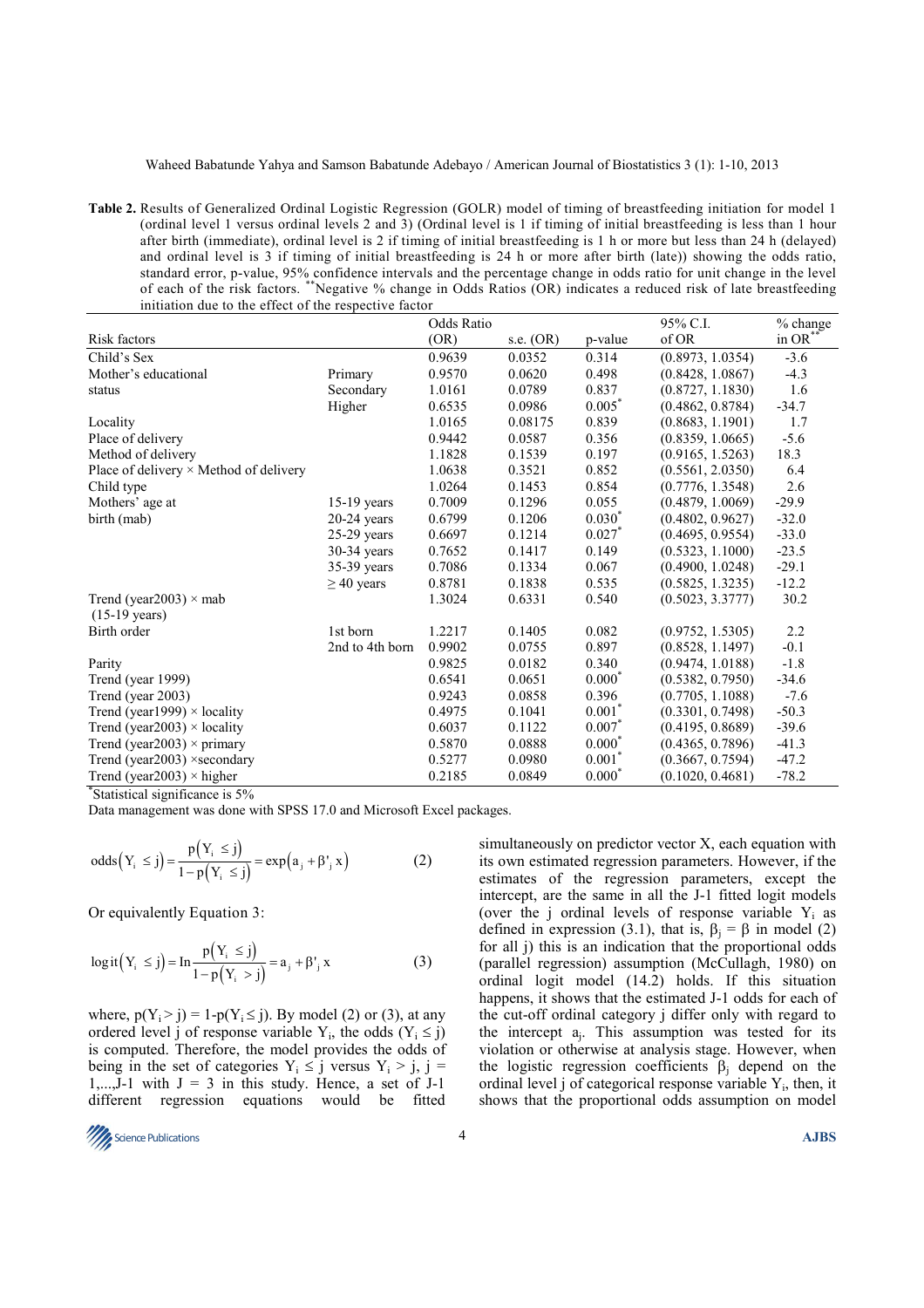(3.2) is violated and the appropriate statistical model, the Generalized Ordinal Logistic Regression (GOLR) model (Long and Freese, 2006), that provides separate estimates of the regression parameters $\beta_j$  or separate odds ratios exp (β<sub>i</sub>) of each of the j regression model, j = 1,...,J-1 should be employed as adopted here. Most of the analyses carried out in this study were performed using STATA/SE 10.0 software.

**Table 1** presents some descriptive information about the 12,774 surveyed samples in the three waves of NDHS data considered. Initiation of breastfeeding was delayed in about two-thirds of the children. The implication is that, only about a third of the respondents' children are likely to receive colostrums. As a consequence, there is a higher likelihood of early introduction of other supplements which can increase the risks of a child contracting infections that could in turn lead to infant and childhood death.

#### **2.1. Data Analysis**

In epidemiological literature, place of delivery, maternal educational attainment, place/locality of residence and mother's age at birth of the child among other factors, have been found to be associated with timing of breastfeeding initiation. From the descriptive statistics in **Table 1**, it is revealed that almost 7 out of every 10 births took place outside hospitals. Breastfeeding initiation was very late or delayed in about 70% of children from mothers with no education; while more than three quarters of children whose breastfeeding initiation was delayed or very late came from rural localities. About 70% of mothers aged 15-19 years recorded delayed or late breastfeeding initiation for their children. Significant association between all these factors and timing of breastfeeding initiation was evident through Pearson Chi-square test of bivariate association (p<0.0001).

In line with our proposed model (3.2), ordinal logistic regression model was fitted using the three waves of NDHS data combined. The clustering variable that indicates the hierarchical nature of the data was incorporated to enhance the robustness of the model as discussed earlier. The assumption of parallel regression assumption was tested using the Brant test (Long and Freese, 2006) and violation of this assumption was reported by this test for virtually all the predictor variables considered ( $p < 0.0001$ ). Due to the violation of the proportional odds assumption by our data, we then fitted the GOLR model to the data.

Two different equations were fitted under the GOLR modelling since the outcome variable  $Y_i$  has three



ordinal levels  $j = 1,2,3$  as defined in expression (3.1). The first equation, here called model 1, estimated the odds of being at the lowest ordinal level  $j = 1$ (immediate) versus the other two higher levels  $j = 2$ (delayed) and  $i = 3$  (late) while the second equation, model 2, estimated the odds of being at the first two ordinal response levels  $j = 1$  (immediate) and 2 (delayed) versus the third highest level  $j = 3$  (late). By simple interpretation, model 1 estimates the odds of initiating the first breast milk to children within the first one hour of birth  $(i = 1)$  as compared to the odds of initiating the breast milk at any other delayed period of time after birth  $(i = 2$  and 3). On the other hand, model 2 compares the odds of initiating the first breast milk either immediately or within the first 24 h of birth  $(i = 1$  and 2) against the odds of initiating the breast milk after the first day of birth ( $j = 3$ ). Therefore, model 1 models ordinal level  $j =$ 1 versus  $j = 2$  and 3 while model 2 models ordinal levels  $j = 1$  and 2 versus  $j = 3$ .

The results of GOLR models for models 1 and 2 are presented in **Table 2 and 3** respectively. The two tables report the estimated Odds Ratios (OR), standard errors of the estimated regression parameters, the p-values to justify the significance or otherwise of each predictor variables in the model as well as the 95% confidence intervals of the estimated odds ratios. Expectedly, the violation of the proportional odds model  $(\exp(\beta_i) \neq \exp(\beta \forall j = 1,2))$  is evident by remarkable differences in the estimated odds ratios by models 1 and 2 as reported in **Table 2 and 3** respectively. These differences are more evident among the odds ratios that are statistically significant in **Table 2**.

Furthermore, the percentage change in odds ratios for a unit change in the level of each of the risk factors is reported for each predictor variable in the last columns of **Table 2 and 3**. This measures the percentage increase (+) or decreases (-) in the risks of being at ordinal breast feeding initiation level j due to the influence of the respective risk factor.

### **3. RESULTS**

 From the results of the estimated GOLR models in **Table 2 and 3**, changes in the odds ratios due to the effects of most of the risk factors are more remarkably significant in model 2 ( $p < 0.05$ ) than in model 1. This simply indicates that a better study of early breastfeeding initiation behaviours of Nigeria mothers would be better achieved by combining and comparing the first two lower ordinal levels  $j = 1$  and 2 (immediate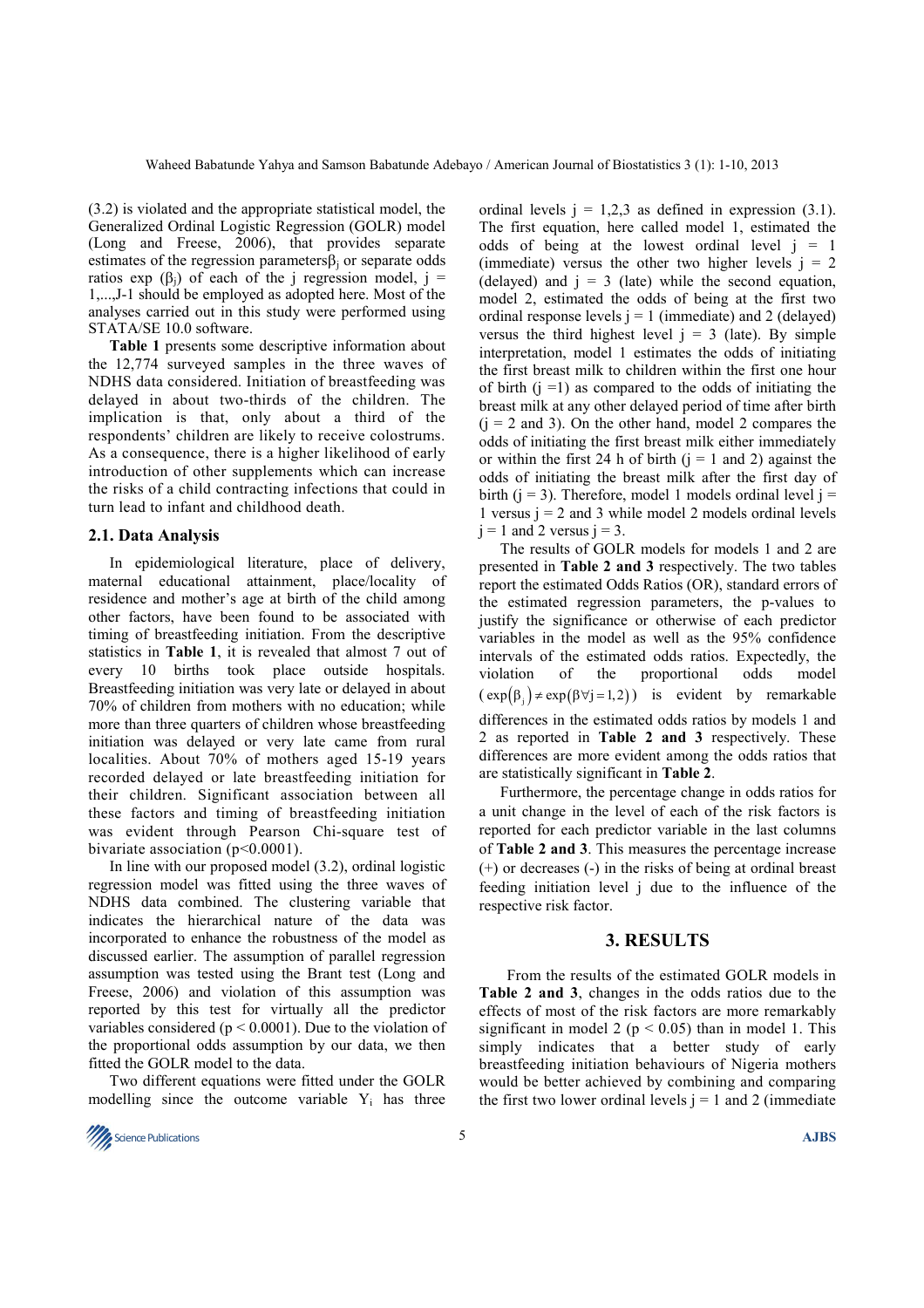and delayed) of timing of breastfeeding initiation against the highest level  $j = 3$  (late) using the NDHS data. Therefore, further discussions shall centre more on the results in **Table 3** of model 2 that estimated the effects of some identified socio-demographic and biological factors on initiation of the first breast milk to children within the first 24 h of birth  $(i = 1$  and 2) as compared to the breastfeeding initiation that took place after the first day of birth  $(i = 3)$ .

## **4. DISCUSSION**

Except for sex, parity and child's type, regression results in **Table 3** generally revealed significant relationship between the three ordinal levels of timing of breastfeeding initiation and all the identified sociodemographic factors ( $p$ <0.05). The contribution of each factor in the model is determined by the percentage change in its Odds Ratios (OR) as presented in the last column of **Table 3**. According to these results for example, a nursing mother that delivers through caesarean operation has 50% odds (risk) of delaying initiation of first breast milk to her child till a later period of 24 h or more after delivery ( $p = 0.003$ ). Also, a mother that just gave birth to her first child has an increase risk of about 36% of delaying feeding the child with the first breast milk till after the first day of birth  $(p = 0.008)$ relative to initiating the first breastfeeding within the first 24 h of birth.

In the contrary, the results here indicated that mothers with some levels of education (primary, secondary or higher) have reduced risks of delaying initiation of breastfeeding relative to illiterate mothers ( $OR = 0.6538$ ) for primary,  $OR = 0.6587$  for secondary,  $OR = 0.4937$ for higher with no education being the reference category; p<0.0001 for the three results). Similarly, a nursing mother that delivers her child at the hospital has a reduced risk of about 40% of delaying initiation of breastfeeding till after the first day of birth relative to the one that delivers at homes or elsewhere  $(p<0.0001)$ . Furthermore, living in urban areas is positively associated with early initiation of breastfeeding. Mothers who domiciled in urban areas (localities) as at the time they deliver their babies have reduced risk of about 14% of delaying the initiation of the first breast milk till after 24 h of birth. Although, this variable is only significant at an  $\alpha$  level that is slightly (marginally) higher than the default of 0.05 ( $p = 0.051$ ).

Of specific importance to this study is the variable that measures trend of breastfeeding initiation behaviours among nursing mothers in Nigeria from which two dummies were created for the years 1999 and 2003 with

year 1990 being the reference year. Results of GOLR model in **Table 3** showed a significant reduction of about 43% in the odds (risk) of delaying early initiation of breastfeeding till after the first day of birth by nursing mothers in Nigeria between 1990 and 1999 while the risk reduces by about 37% between 1990 and 2003 (p<0.0001).

The interactions effects of the trend variables with some other factors in the models were examined and the results obtained revealed significant changes in the effects of some of these risk factors on timing of breastfeeding initiation over time. For instance in **Table 2 and 3**, the interaction of the trend variable for the year 2003 with mother's educational attainment showed that between the year 1990 (the reference year) and year 2003, the risk that mothers with some level of educational attainment will delay early initiation of breastfeeding beyond the first 24 h of birth decreases significantly over time.

This is evidently clear by the results in **Table 3** in which the OR =  $0.5106$  (p<0.0001) for primary, OR = 0.3795 ( $p \le 0.0001$ ) for secondary and OR = 0.3688 ( $p =$ 0.011) for mothers with higher educational status. This translates to reduced risks of about 49, 62 and 63% respectively of delaying initiation of breastfeeding beyond the first 24 h of birth between the years 1990 and 2003. Similar results are reported by model 1 in **Table 2**. These results are not unexpected since the general literacy level in Nigeria increases by time passage. Interestingly, mothers' educational attainment has been established here (**Table 3**) to contribute significantly to reduced risk of delaying early initiation of breastfeeding  $(p<0.0001)$ .

Furthermore, from the results in **Table 3**, the interaction of the two trend variables for the years 1999 and 2003 with the one that represents the locality (urban or rural) where mothers domiciled at the time of delivery also showed that, from the years 1990-1999 and 1990- 2003, the risk of delaying early initiation of breastfeeding by mothers that domiciled in urban area reduces significantly by about 40% (OR =  $0.5501$ , p = 0.002 for trend year 1999; OR = 0.6098,  $p = 0.004$  for trend year 2003). Again, similar results are reported in **Table 2** for the interaction of trends with this factor.

Similarly, the interaction between place of delivery (homes or hospitals) and delivery method (caesarean or normal delivery) in **Table 3** show clearly that caesarean delivery at hospitals impacted negatively on early initiation of breastfeeding. The result indicated an increased risk of more than 300% of delaying breastfeeding initiation beyond the first 24 h of birth by mothers who had caesarean delivery at hospitals due to birth complications ( $OR = 4.0873$ ,  $p < 0.0001$ ).

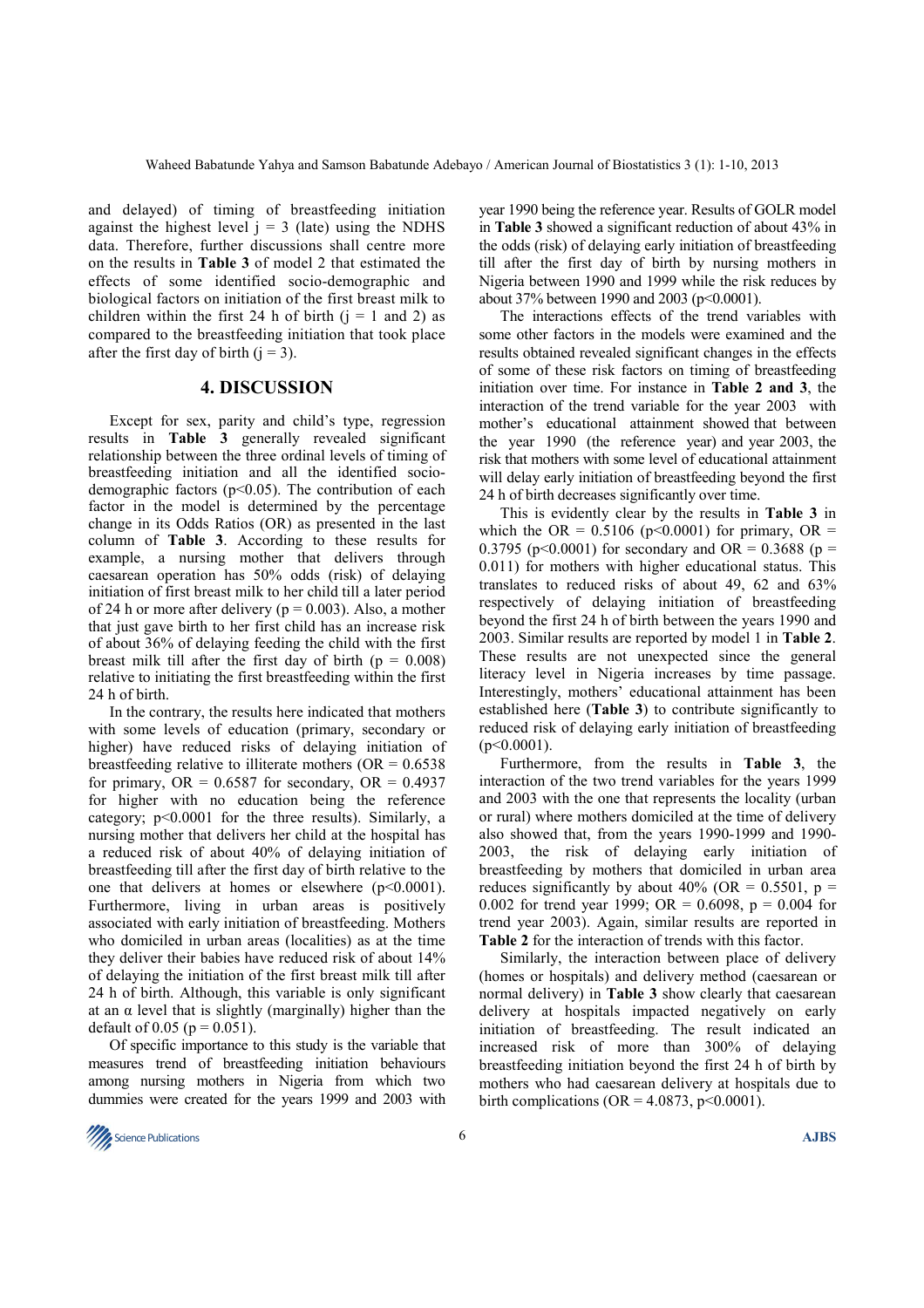Waheed Babatunde Yahya and Samson Babatunde Adebayo / American Journal of Biostatistics 3 (1): 1-10, 2013

**Table 3.** Results of Generalized Ordinal Logistic Regression (GOLR) model of timing of breastfeeding initiation for model 2 (ordinal levels 1 and 2 versus ordinal level 3) showing the odds ratio, standard error, p-value, 95% confidence intervals and the percentage change in odds ratio for unit change in the level of each of the risk factors. \*\*Negative % change in Odds Ratios (OR) indicates a reduced risk of late breastfeeding initiation due to the effect of the respective factor

|                                     |                 | Odds ratio |          |                      | 95% C.I.         | % change  |
|-------------------------------------|-----------------|------------|----------|----------------------|------------------|-----------|
| Risk factors                        |                 | (OR)       | s.e.(OR) | p-value              | of OR            | in $OR^*$ |
| Child's sex                         |                 | 0.9433     | 0.0338   | 0.104                | (0.8793, 1.0120) | $-5.7$    |
| Mother's educational                | Primary         | 0.6538     | 0.0425   | $0.000*$             | (0.5755, 0.7426) | $-34.6$   |
| status                              | Secondary       | 0.6587     | 0.0522   | $0.000*$             | (0.5640, 0.7692) | $-34.1$   |
|                                     | Higher          | 0.4934     | 0.0805   | $0.000*$             | (0.3584, 0.6792) | $-50.7$   |
| Locality                            |                 | 0.8642     | 0.0647   | 0.051                | (0.7462, 1.0009) | $-13.6$   |
| Place of delivery                   |                 | 0.6025     | 0.0359   | $0.000*$             | (0.5360, 0.6772) | $-39.8$   |
| Method of delivery                  |                 | 1.5000     | 0.2015   | $0.003*$             | (1.1531, 1.9523) | 50.0      |
| Place of delivery ×                 |                 | 4.0873     | 1.3954   | $0.000*$             | (2.0934, 7.9807) | 308.7     |
| Method of delivery                  |                 |            |          |                      |                  |           |
| Child type                          |                 | 1.1001     | 0.1579   | 0.504                | (0.8309, 1.4582) | 10.0      |
| Mothers' age at                     | $15-19$ years   | 0.7983     | 0.1179   | 0.127                | (0.5976, 1.0664) | $-20.2$   |
| birth (mab)                         | $20-24$ years   | 0.7261     | 0.1043   | $0.026*$             | (0.5480, 0.9623) | $-27.4$   |
|                                     | $25-29$ years   | 0.7064     | 0.1015   | $0.016*$             | (0.5330, 0.9362) | $-29.4$   |
|                                     | 30-34 years     | 0.7220     | 0.1075   | $0.029*$             | (0.5394, 0.9666) | $-27.8$   |
|                                     | 35-39 years     | 0.6248     | 0.9877   | $0.003*$             | (0.4583, 0.8517) | $-37.5$   |
|                                     | $\geq$ 40 years | 0.6646     | 0.1149   | $0.018*$             | (0.4736, 0.9325) | $-33.5$   |
| Trend (year 2003) $\times$          |                 | 2.3087     | 0.7948   | $0.015*$             | (1.1758, 4.5333) | 130.9     |
| $(15-19 \text{ years})$             |                 |            |          |                      |                  |           |
| mab Birth order                     | 1st born        | 1.3616     | 0.1572   | $0.008*$             | (1.0858, 1.7073) | 36.2      |
|                                     | 2nd-4th born    | 1.0500     | 0.0819   | 0.531                | (0.9013, 1.2234) | 5.0       |
| Parity                              |                 | 0.9964     | 0.0188   | 0.531                | (0.9602, 1.0339) | $-0.4$    |
| Trend (year 1999)                   |                 | 0.5696     | 0.0554   | $0.000*$             | (0.5214, 0.7537) | $-43.0$   |
| Trend (year 2003)                   |                 | 0.6269     | 0.0589   | $0.000*$             | (0.5214, 0.7537) | $-37.3$   |
| Trend (year1999) $\times$ locality  |                 | 0.5501     | 0.1055   | $0.002*$             | (0.3777, 0.8012) | $-45.0$   |
| Trend (year2003) $\times$ locality  |                 | 0.6098     | 0.1057   | $0.004*$             | (0.4342, 0.8565) | $-39.0$   |
| Trend (year2003) $\times$ primary   |                 | 0.5106     | 0.0779   | $0.000*$             | (0.3786, 0.6886) | $-48.9$   |
| Trend (year2003) $\times$ secondary |                 | 0.3795     | 0.0689   | $0.000*$             | (0.2658, 0.5418) | $-62.1$   |
| Trend (year2003) $\times$ higher    |                 | 0.3688     | 0.1446   | $0.011$ <sup>*</sup> | (0.1710, 0.7954) | $-63.1$   |

\*; Statistical significance is 5%

As for mother's age at birth of the child (mab), the risk of delaying breastfeeding initiation reduces as mothers get older in age as shown by the results in **Table 3**. For instance, the risk of delaying early breastfeeding till after the first 24 h of birth by young mothers aged between 20-24 years reduces by about 27% compared to a reduced risk of about 34% due to presumably experienced and old mothers of age 40 years and above. However, a reduced risk of delaying early initiation of breastfeeding by mothers of tender ages between 15-19 years is unexpected, as indicated by the result in **Table 3**. It is therefore not surprising that the odds ratio of 0.7983 (a reduced risk of about 20%) due to this age group of mothers is not statistically significant ( $p = 0.127$ ). Nonetheless, the true impact of this age group of mothers (15-19 years) on the timing of breast feeding initiation was captured by the interaction of mother's age at birth for age group 15-19 years and the trend variable for year 2003. The results on **Table 3** showed that, over time

passage, precisely from 1990-2003, there is about 130% increased risk of delaying initiation of breastfeeding beyond 24 h of birth by mothers of tender age group between 15-19 years (OR = 2.3087,  $p = 0.015$ ). This shows that the effects of nursing mothers of tender age on timing of breastfeeding initiation can be felt over a fairly longer period of time.

More generally, the impact of each of the identified risk factors on breastfeeding behaviours of mothers in Nigeria can be better explained through their estimated prediction probabilities at the three levels of timing of breastfeeding initiation as presented on **Table 4**. This is intended to provide an understandable metric measure that will describe the importance of each risk factor identified in the model. The results presented on **Table 4** are only for the risk factors that showed significance association with the three levels of timing of breastfeeding initiation as contained in GOLR results of **Table 3** for model 2.

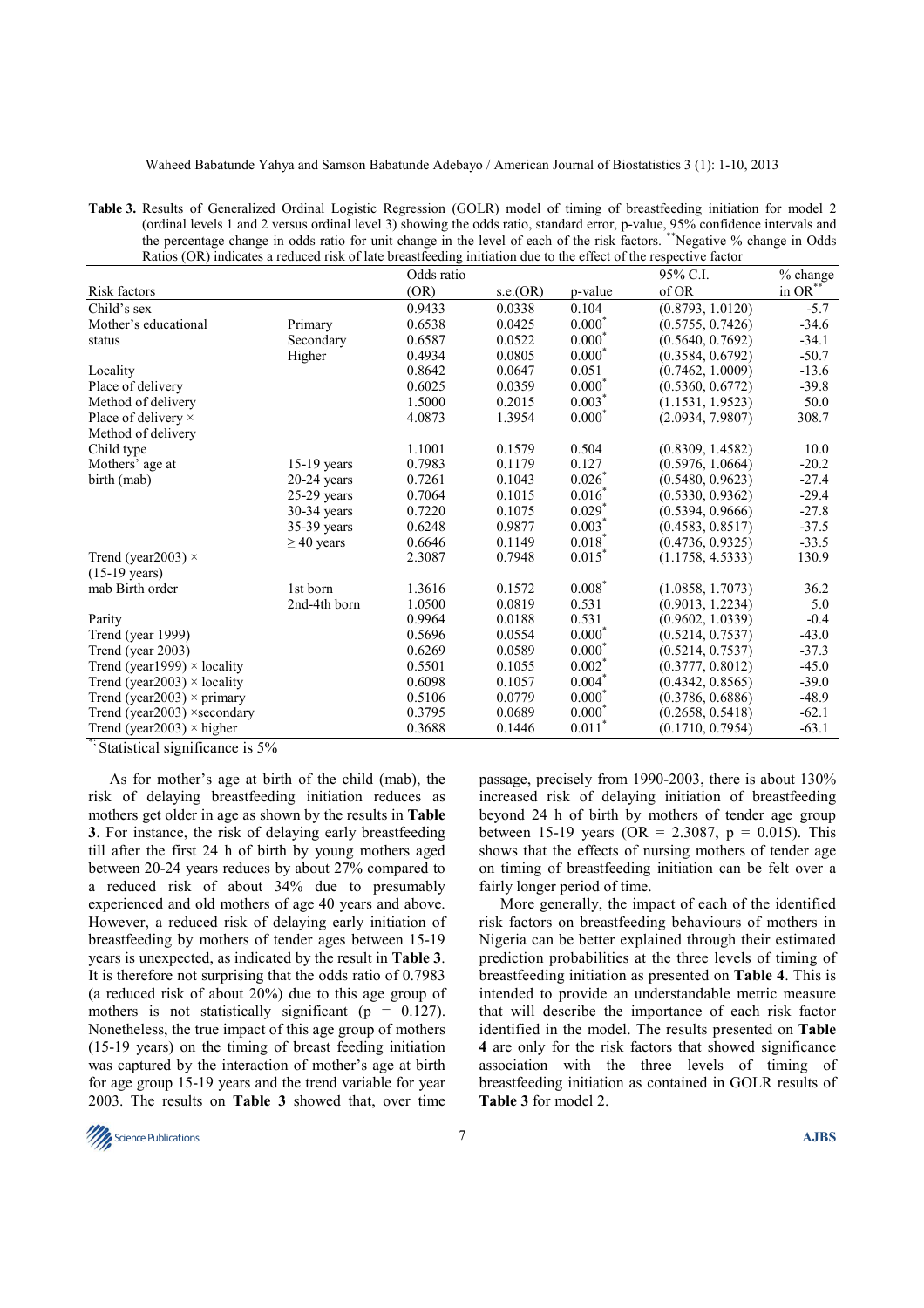**Table 4.** Estimated prediction probabilities,  $\hat{p}(Y_i = j | x_k)$  of each risk factor at the three ordinal levels of timing of breastfeeding initiation

|                    |                         | Estimated predicted probabilities |         |                |  |  |  |
|--------------------|-------------------------|-----------------------------------|---------|----------------|--|--|--|
| Risk factors       | Risk factors' levels    | Immediate                         | Delayed | Late<br>0.3649 |  |  |  |
| Primary            | $0$ (no education)      | 0.2814                            | 0.3537  |                |  |  |  |
|                    | 1 (primary education)   | 0.3958                            | 0.3485  | 0.2556         |  |  |  |
| Secondary          | $0$ (no education)      | 0.2913                            | 0.3549  | 0.3537         |  |  |  |
|                    | 1 (secondary education) | 0.3729                            | 0.3526  | 0.2745         |  |  |  |
| Higher             | $0$ (no education)      | 0.3010                            | 0.3558  | 0.3732         |  |  |  |
|                    | 1 (higher education)    | 0.5049                            | 0.3143  | 0.1808         |  |  |  |
| Locality           | $0$ (Rural)             | 0.2955                            | 0.3554  | 0.3738         |  |  |  |
|                    | 1 (Urban)               | 0.3546                            | 0.3464  | 0.2997         |  |  |  |
| Place of delivery  | 0 (Homes)               | 0.2698                            | 0.2977  | 0.3902         |  |  |  |
|                    | 1 (Hospitals)           | 0.3930                            | 0.2992  | 0.2579         |  |  |  |
| Method of delivery | 0 (Normal)              | 0.3088                            | 0.2994  | 0.3663         |  |  |  |
|                    | 1 (Caesarean)           | 0.2810                            | 0.3209  | 0.4884         |  |  |  |
| Trend (year 1999)  | 0 (reference year 1990) | 0.3071                            | 0.2971  | 0.3958         |  |  |  |
|                    | 1 (year 1999)           | 0.3683                            | 0.2941  | 0.2875         |  |  |  |
| Trend (year 2003)  | 0 (reference year 1990) | 0.3120                            | 0.2977  | 0.3903         |  |  |  |
|                    | 1 (year 2003)           | 0.4184                            | 0.2993  | 0.3324         |  |  |  |
| Birth order        | $0$ (others)            | 0.3433                            | 0.2997  | 0.3570         |  |  |  |
|                    | 1 (1st born)            | 0.2907                            | 0.2947  | 0.4146         |  |  |  |

From **Table 4**, the predicted probability,  $\hat{p}(Y_i = j | x_i)$  of feeding a child with the first breast milk immediately after birth given that the delivery method is by caesarean is relatively smaller (0.28) than higher predicted probabilities of 0.32 and 0.49 of breastfeeding the child at any delayed periods within 24 h and after the first 24 h of birth respectively. This pattern of prediction probabilities is not unexpected since mothers who gave birth through caesarean already have delivery complications and the chance that she would be strong enough to initiate the first breast milk to her baby immediately after birth will surely be smaller. Similarly, an inexperienced nursing mother who just had her first child has a smaller chance of about 29% of initiating the first breast milk to her child. Instead, she has a higher chance of about 41% of delaying initiating the first breast milk to her child till after the first 24 h of birth.

Also, a mother with some level of educational attainment has about 40% chance of initiating the first breast milk to her child immediately after birth compared to illiterate mothers with a relatively smaller chance of about 28% of early breastfeeding initiation as shown in **Table 4** for the three levels of educational attainment of primary, secondary and higher education. The simple point here is that educated mothers have higher chance of initiating the first breast milk to their children earlier than their uneducated counterparts.

In the same manner, nursing mothers who gave birth at hospitals have a better chance of about 40% of initiating the first breast milk to their babies probably due to proper care and assistance received by such mothers at hospitals relative to mothers who delivered at homes with a smaller chance of about 27% of successful early initiation of breastfeeding. Also, mothers that domiciled in urban areas till the period of delivery have higher chance of about 35% of initiating the first breast milk compare to mothers that live in the rural areas with a relatively smaller chance of about 30% of early breastfeeding initiation.

For the trend variables, the predicted probability of initiating the first breast milk immediately after birth by mothers increases from around 0.31 in 1990 (the reference year) to 0.37 in 1999 and to 0.42 in 2003 as mothers supposedly become more enlightened over passage of time. This can be seen as the effect of improved literacy level among nursing mothers in Nigeria over time.

The predicted probabilities of timely initiation of breastfeeding by mothers of various age groups are presented in **Table 5**. It can be easily observed from the table that mothers of all age groups have relatively higher probabilities of initiating breast milk immediately after birth. In other words, the probabilities of immediate, delay and late initiation of breastfeeding by mothers monotonically decreases within each age group of mothers.

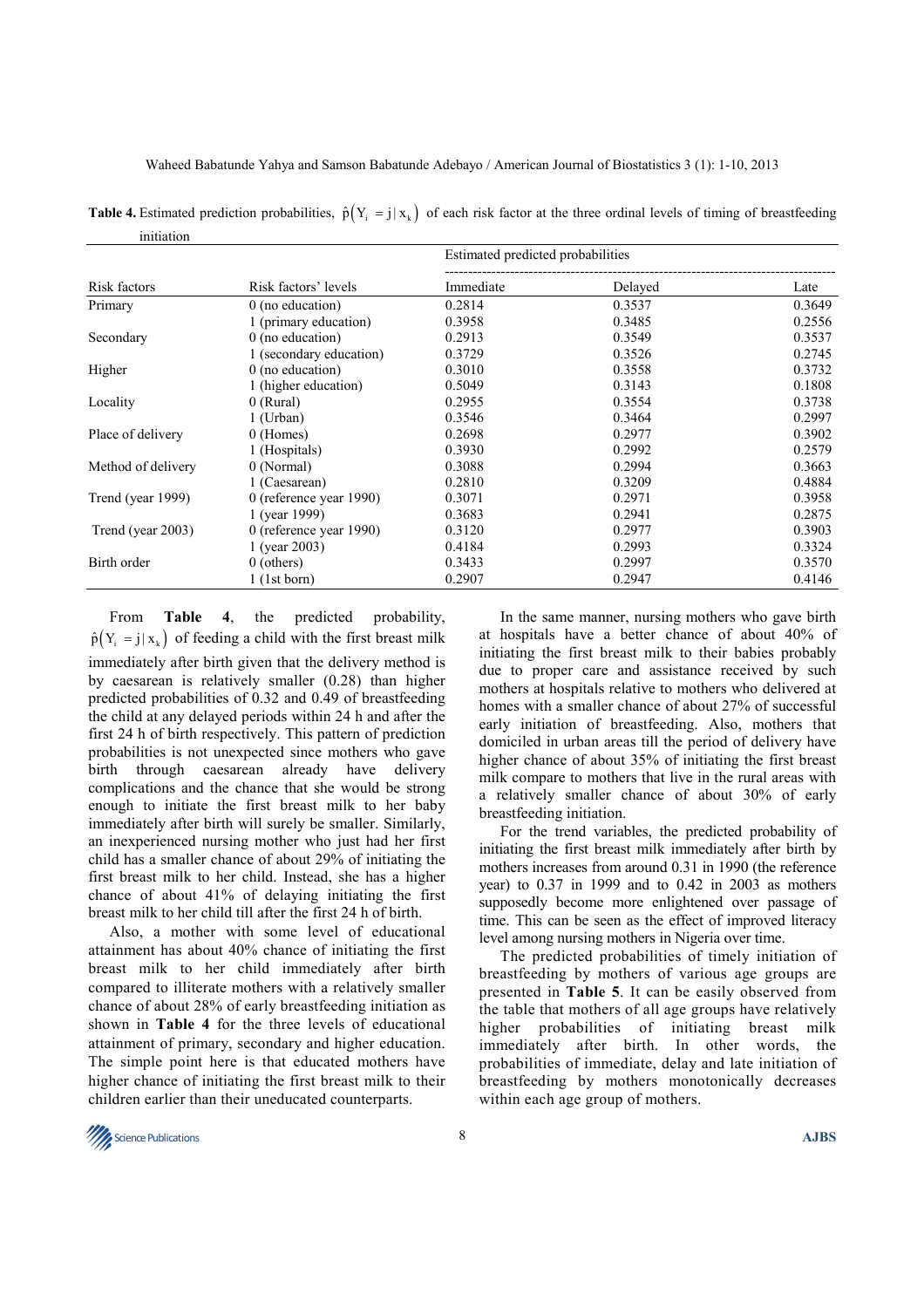

Waheed Babatunde Yahya and Samson Babatunde Adebayo / American Journal of Biostatistics 3 (1): 1-10, 2013

**Fig. 1.** Graph of predicted probabilities of initiating breastfeeding immediately after birth by mothers

**Table 5.** Estimated prediction probabilities,  $\hat{p}(Y_i = j | x_k)$  at the three ordered periods of breastfeeding initiation at six different age groups of mother's age at the birth of their children

|                                | Estimated predicted probabilities |         |        |  |  |  |  |
|--------------------------------|-----------------------------------|---------|--------|--|--|--|--|
| Mothers' age<br>groups (years) | Immediate                         | Delayed | Late   |  |  |  |  |
| $15-19$                        | 0.3936                            | 0.2974  | 0.3090 |  |  |  |  |
| $20 - 24$                      | 0.3993                            | 0.2967  | 0.3040 |  |  |  |  |
| 25-29                          | 0.4038                            | 0.2962  | 0.3000 |  |  |  |  |
| $30 - 34$                      | 0.4162                            | 0.2971  | 0.3067 |  |  |  |  |
| 35-39                          | 0.4257                            | 0.2929  | 0.2814 |  |  |  |  |
| >40                            | 0.4534                            | 0.2962  | 0.3004 |  |  |  |  |

This is more pronounced at higher age group of mothers as shown in **Fig. 1**. For instance, at age group 35-39 years, the probabilities of immediate, delay and late initiation of breastfeeding are 0.4257, 0.2929 and 0.2814 respectively. However, results in the second column of **Table 5** showed that the predicted probabilities of immediate initiation of breastfeeding after birth monotonically increases from 0.39-0.45 as age group of mothers increases from between 15-19 years to 40 years and above. This increasing trend in prediction probabilities of immediate initiation of breastfeeding after birth with age group of mothers is clearly shown in **Fig. 1** with the highest probability being at mother's age group 40 years and above. This result indicates that an

experienced mother of relatively older age has a higher chance of initiating the first breast milk quicker than her younger counterparts. All these results underscore the influence of mothers' age at birth on successful timing of early breastfeeding initiation among Nigerian mothers.

## **5. CONCLUSION**

The amount of health benefits derived from breastfeeding is influenced by age of the child at initiation of breastfeeding, the duration and intensity of breastfeeding and age at which the child starts to receive supplementary foods and other liquids as well as the types of supplementary liquids and foods received. Delay in breastfeeding initiation will obviously increase the chance of giving the children other (pre-lacteal) liquid supplementations that can enhance infection which in turn could lower the chance of child's survival. Lack of early initiation of breastfeeding in Nigeria can be attributable to the country's worst record in reduction of under-five mortality rates as compared to some other African countries. Findings from this study have provided information which permits opportunity of discerning the determinants of breastfeeding initiation in Nigeria.

Mother's educational status plays important role at determining the time a child is introduced to the first breast milk of the 12,774 mothers covered by this study, more than half (precisely 6,851) of them are illiterates